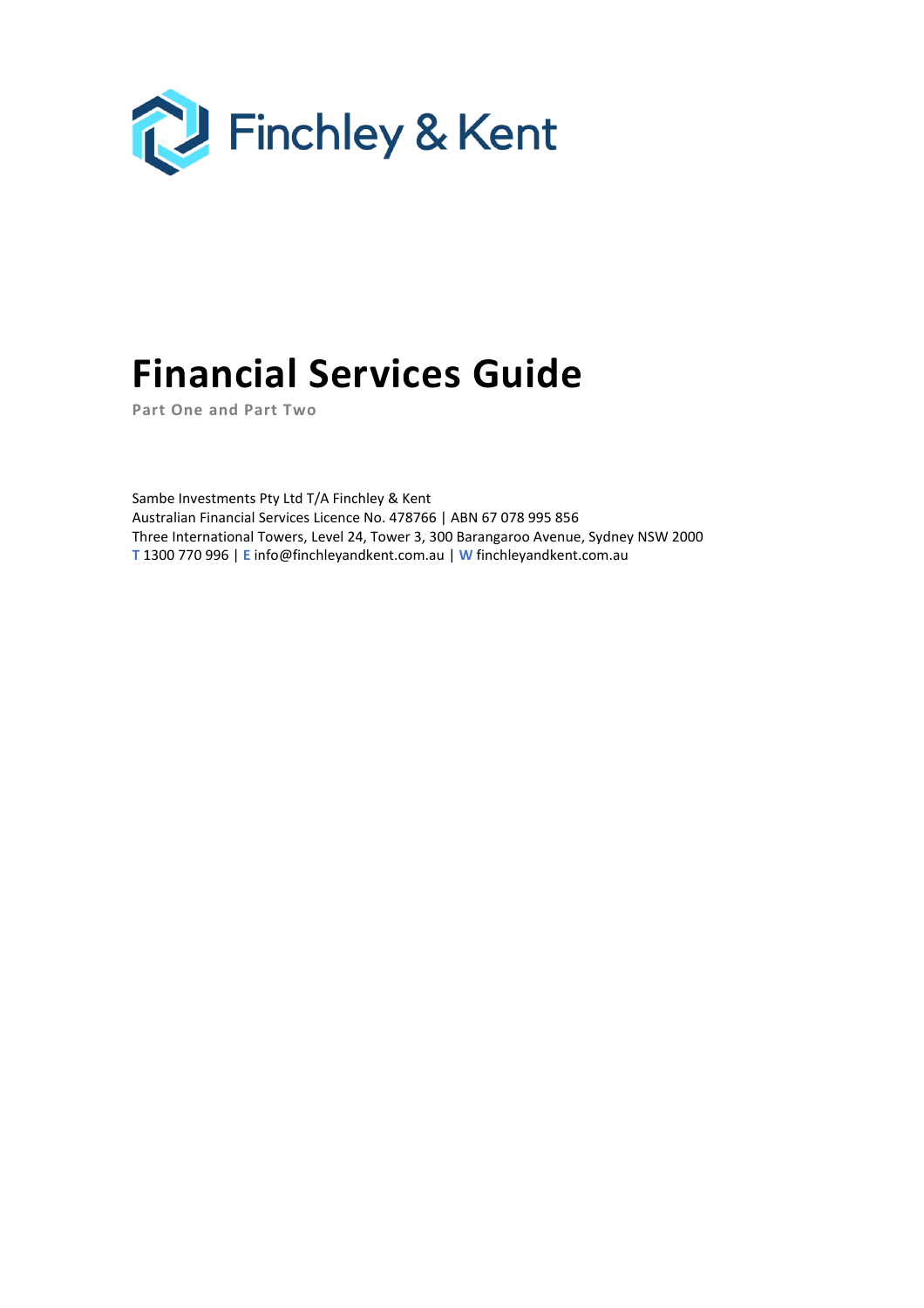## **Financial Services Guide**

Part One

| <b>Version</b>             | 5                                                                                                                                                                                                                                                                                                                                                                                                                                                                                                                    |
|----------------------------|----------------------------------------------------------------------------------------------------------------------------------------------------------------------------------------------------------------------------------------------------------------------------------------------------------------------------------------------------------------------------------------------------------------------------------------------------------------------------------------------------------------------|
| <b>Issue date</b>          | 26 October 2021                                                                                                                                                                                                                                                                                                                                                                                                                                                                                                      |
| <b>Purpose of this FSG</b> | This Financial Services Guide (FSG) and its distribution is authorised by<br>Sambe Investments Pty Ltd T/A Finchley & Kent ("Finchley & Kent").                                                                                                                                                                                                                                                                                                                                                                      |
|                            | You have the right to ask us about our charges, the type of advice we<br>will provide you, and what you can do if you have a complaint about<br>our services.                                                                                                                                                                                                                                                                                                                                                        |
|                            | This FSG is intended to inform you of certain basic matters relating to<br>our relationship, prior to us providing you with a financial service. The<br>matters covered by the FSG include, who we are, how we can be<br>contacted, what services we are authorised to provide to you, how we<br>(and any other relevant parties) are remunerated, details of any<br>potential conflicts of interest, and details of our internal and external<br>dispute resolution procedures, along with how you can access them. |
|                            | It is intended that this FSG should assist you in determining whether to<br>use any of the services described in this document.                                                                                                                                                                                                                                                                                                                                                                                      |
|                            | It is Part One of our FSG and it must be read in conjunction with Part<br>Two. Please retain both Part One and Part Two for your reference and<br>any future dealings with Finchley & Kent.                                                                                                                                                                                                                                                                                                                          |

## **Lack of Independence**

Under the Corporations Act, we are prevented from using the terms independent, impartial and unbiased as we received commissions for the advice that we provide on life insurance products.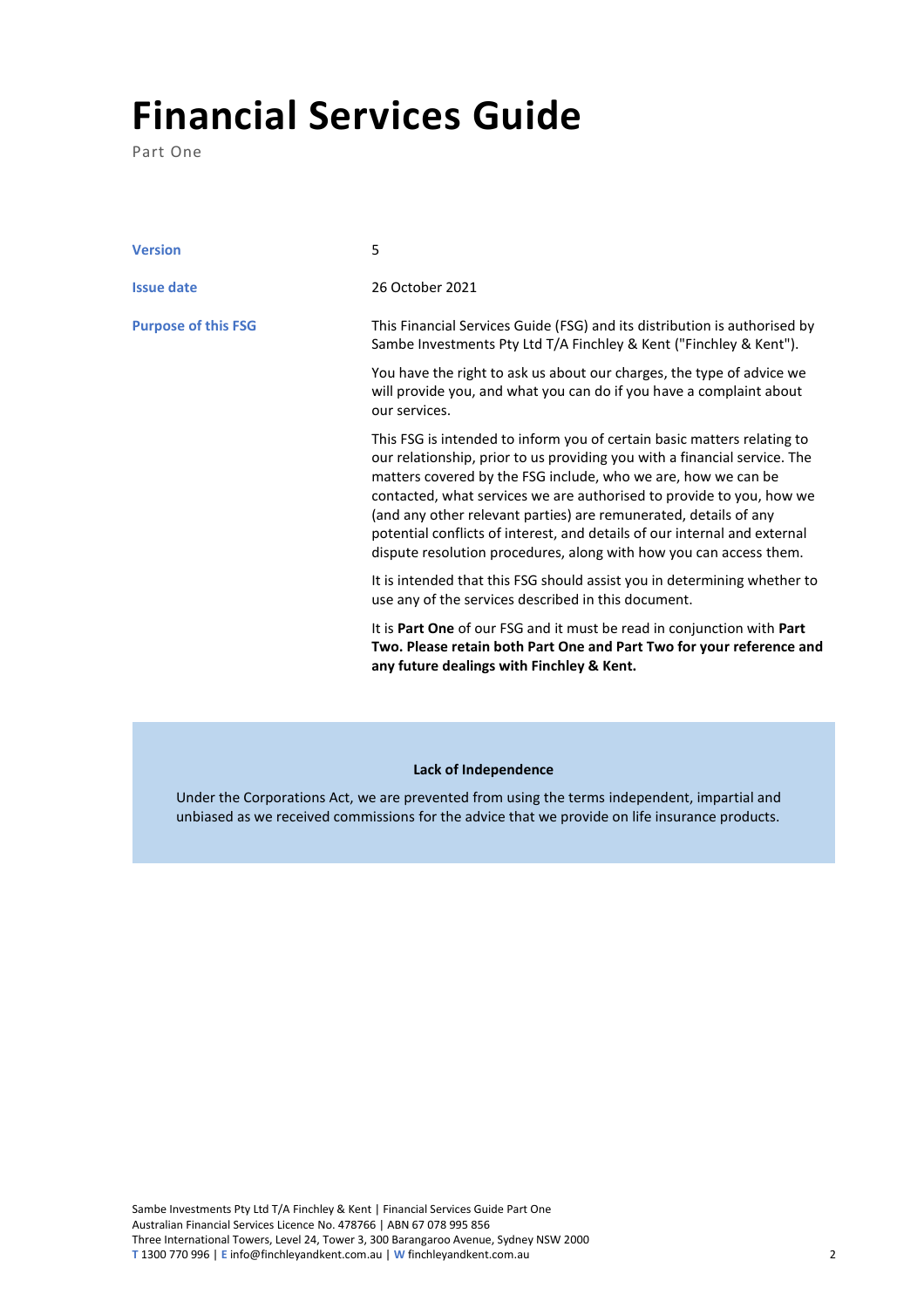**Who will be providing the financial services to me?**

Finchley & Kent conducts business through a network of financial Advisers who are appointed as Authorised Representatives under Finchley & Kent's AFSL.

Where Finchley & Kent has appointed a corporate entity as an Authorised Representative, representatives of that company who give advice will also be authorised by Finchley & Kent.



| Licensee                                    | Sambe Investments Pty Ltd T/A Finchley &<br>Kent                                          |
|---------------------------------------------|-------------------------------------------------------------------------------------------|
| Australian Financial<br>Services Licence No | 478766                                                                                    |
| ABN                                         | 67 078 995 856                                                                            |
| <b>Business Address</b>                     | Three International Towers<br>Level 24, Tower 3, 300 Barangaroo Avenue<br>Sydney NSW 2000 |
| Phone                                       | 1300 770 996                                                                              |
| Fmail                                       | info@finchleyandkent.com.au                                                               |
| Website                                     | finchleyandkent.com.au                                                                    |

**What kinds of financial services are you authorised to provide me and what kinds of products do those services relate to?**

Finchley & Kent is licensed to provide advice on, and deal in, the following financial products:

- Deposit and Payment Products (including Non-basic Deposit Products)
- Government Debentures, Stocks or Bonds
- Life Products (including Investment Life Insurance Products and Life Risk Insurance Products)
- Managed Investment Schemes (including IDPS)
- Retirement Savings Account Products
- **Securities**
- Superannuation (including Self-Managed Superannuation Funds)
- Margin Lending Facility (including Standard Margin Lending Facility)

Who is my Adviser? Advisers are authorised by Finchley & Kent to provide financial product advice in relation to, and deal in, certain financial products and services. Finchley & Kent will be responsible for any financial services that your adviser is authorised to provide to you.

> Your Adviser will be the authorised representative listed in **Part Two** of this FSG.

Your adviser's profile contains important information about your adviser including details of their education and qualifications, what advice they can provide, as well as details of the advice fees you may pay and how they get paid for providing you with advice.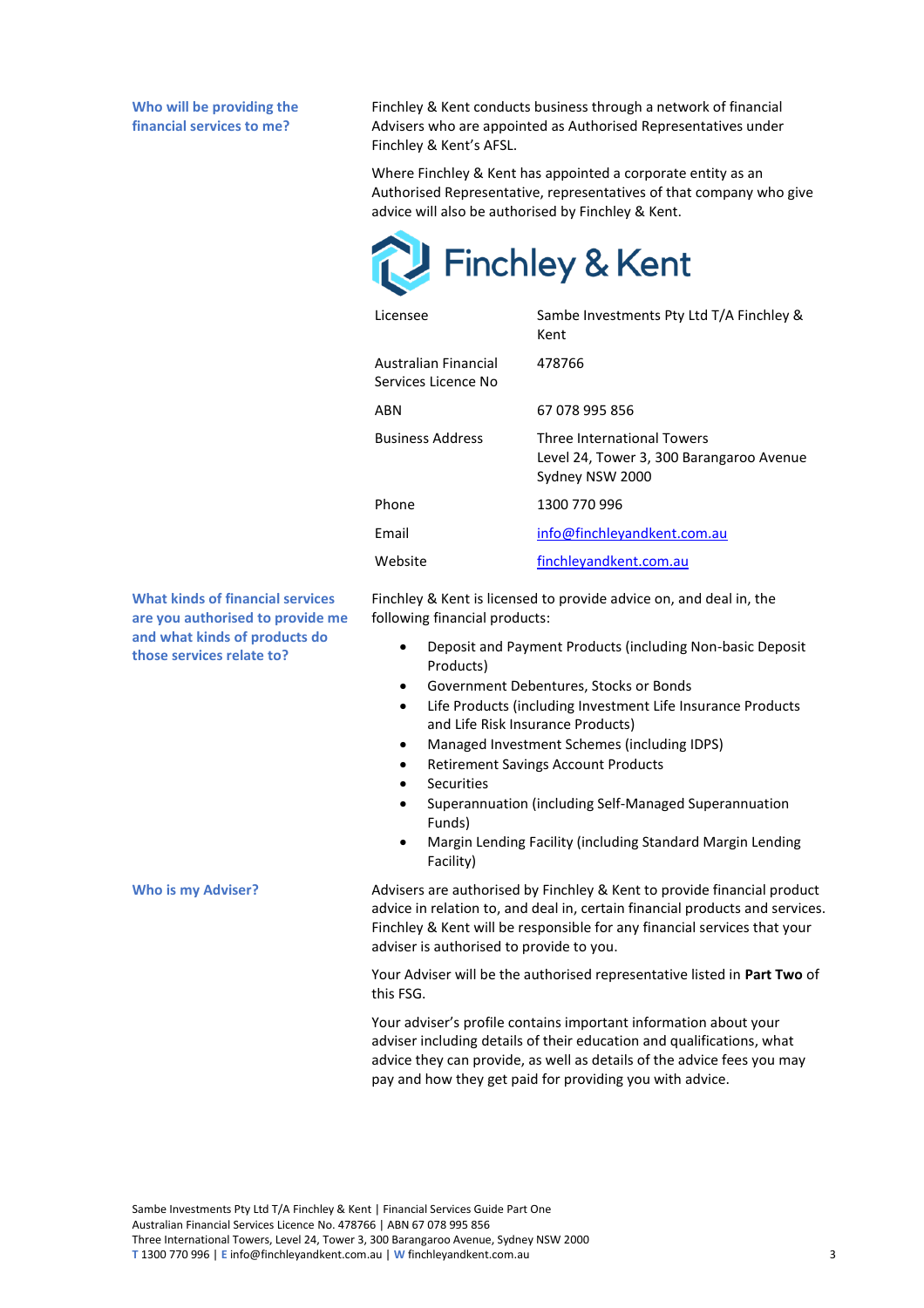**What other documents I might receive?**

#### **Statement of Advice**

You are entitled to receive a Statement of Advice (SoA) when we first provide you with personal advice (advice that takes into account your objectives, financial situation and needs). The SoA will contain the advice, the basis on which it is given and information about fees, commissions and associations which may have influenced the provision of the advice.

If our representative provides further advice to you and your personal circumstances have not significantly changed, and that further advice is related to the advice we provided to you in a previous SoA and we do not give that further advice to you in writing, you may request a copy of the record of that further advice at any time up to seven (7) years from the date our representative gave the further advice to you. You can request the record of the advice by contacting the representative or us in writing or by telephone or by email.

### **Product Disclosure Statement**

In the event we make a recommendation to acquire a particular financial product (other than securities), we must also provide you with a Product Disclosure Statement (PDS) containing information about the particular product, which will enable you to make an informed decision in relation to the acquisition of that product. Where we recommend a 'Platform' or 'Wrap Account' or 'Masterfund' you will be given a PDS for that product and, in addition, you will be given what is referred to as a 'Short Form PDS' which provides information about the particular managed funds we have recommended.

#### **Portfolio Review**

Internal databases are maintained detailing client's investments that were recommended by Finchley & Kent. This does not constitute portfolio monitoring. Portfolios will be reviewed in line with your Ongoing Service Offers Agreement.

**Who do you act for when you provide financial services for me?**

**Do any relationships or associations exist which might influence you in providing me with the financial services?**

**Will you provide me advice, which is suitable to my needs and financial circumstances?**

We act for you and Finchley & Kent is responsible for the financial services provided to you.

Employees, authorised representatives and directors may hold interests in products we recommend. If we recommend products that we have an interest in, we will fully disclose this to you in FSG Part 2 and/or with your SoA prior to you implementing any recommendation.

Yes, and to do so we need to find out your individual objectives, financial situation and needs before we recommend any financial products or services to you.

You have the right not to divulge this information to us, if you do not wish to do so. In that case, we are required to warn you about the possible consequences of us not having your full personal information. You should read the warnings carefully.

**What should I know about the risks of the financial products or strategies you recommend to me?**

We will explain to you any significant risks of financial products and strategies which we recommend to you. If we do not do so, you should ask us to explain those risks to you.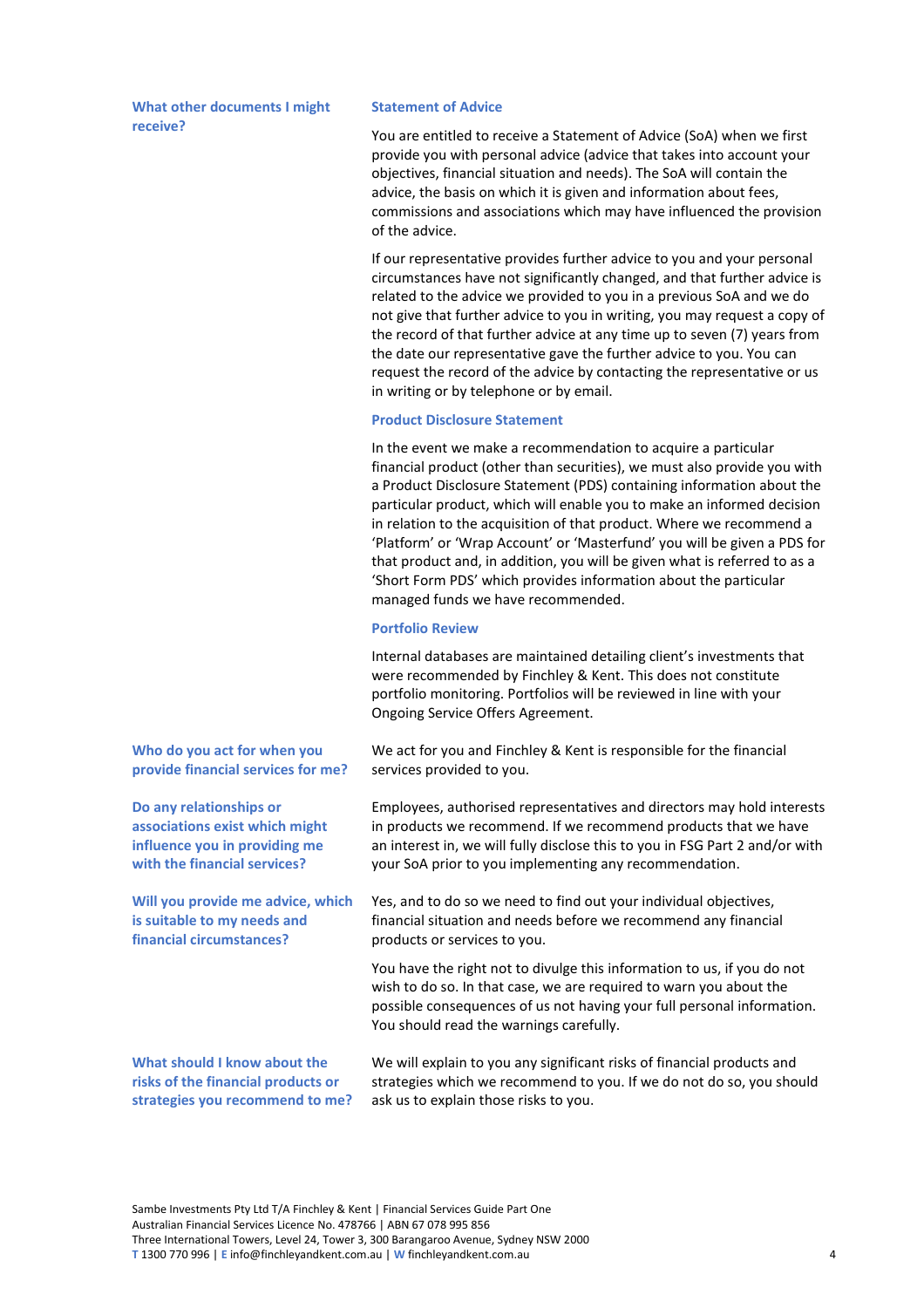**Can I provide you with instructions and tell you how I wish to instruct you to buy or sell my financial products?**

**What are the remunerations Finchley & Kent receive?**

**Fees for services paid by you Initial Consultation:**

Yes. You may specify how you would like to give us instructions, for example by telephone, email, or other means.

Finchley & Kent will charge you a fee and/or receive commissions from the issuers of the products approved by Finchley & Kent and that we recommend, and you accept.

An initial consultation fee may be applicable.

#### **Preparation of a Statement of Advice**:

If you require a Statement of Advice (SoA), we may charge you a fee for its preparation. The cost will be based on the complexity of the advice and the time required in preparation of the advice. We will advise you of the cost prior to preparing the SoA. If you proceed with the recommendations of the prepared SoA and implement the advice provided, an implementation fee may be charged. These fees will be detailed in the written SoA and confirmed by us at the time of presenting the advice.

#### **Implementation Service:**

Should you proceed with our recommendations, we may charge a fee for the initial setup and implementation of all strategies within your portfolio. This will be detailed within your SoA determined on what actions need to be completed by us.

#### **Ongoing Service:**

For the provision of ongoing service and management services, we may charge a service fee based around the service level agreement suitable to your needs and portfolio. This fee may be invoiced to you personally or paid via your portfolio.

#### **Other Costs:**

Additional services provided outside those mentioned above may attract a minimum fee.

**All fee for services will be agreed upon prior to providing advice or implementing any services.**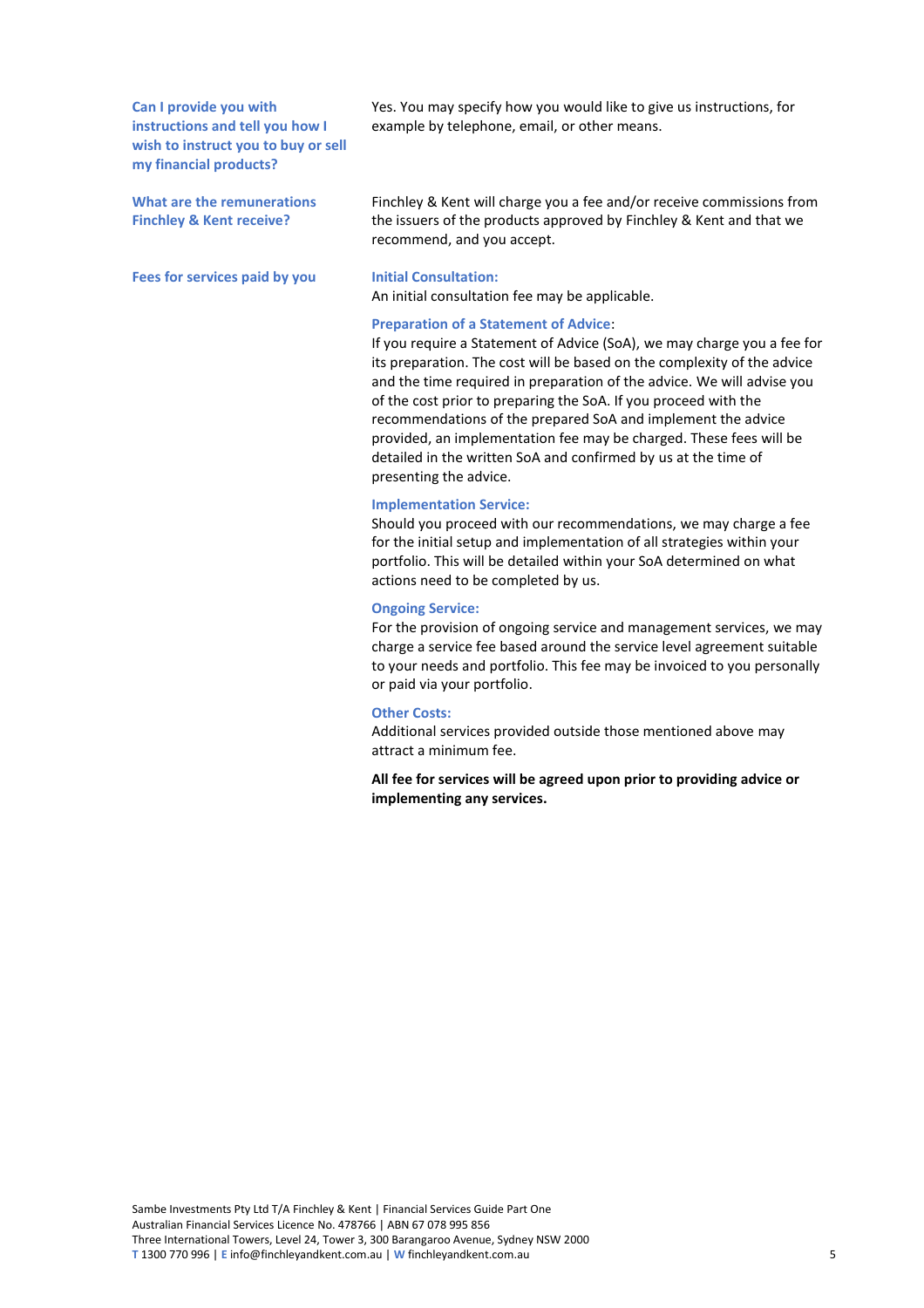#### **Commission Insurance products**

Commissions can be received for life insurance products with the exception of life insurance implemented after 1 July 2014 for a member in default superannuation or a group life policy in a superannuation fund.

The issuers of life insurance products pay Finchley & Kent an initial commission. This commission, which can vary depending on the product and insurance company, is a maximum of 66% of your first year's premium.

AND

The issuers of life insurance products pay Finchley & Kent an ongoing commission. This commission, which can vary depending on the product and insurance company, is a maximum of 22% of your second and subsequent year's premium. This commission is paid each month or quarter to the licensee for as long as you hold the product.

For example: If your first year's premium was \$500 and the initial commission was 66%, we will receive \$330. If your premium for the second and subsequent years was \$500 and the ongoing commission was 20%, we will receive \$110 per annum.

**Other remuneration information Referral payments**

Finchley & Kent may receive a referral fee for each client that utilises services of any referral partner.

Each provider's remuneration structure is different and is determined on a case by case basis. Before you enter into an arrangement with any of the above providers, Finchley & Kent will provide you with a remuneration referral disclosure document outlining any financial benefits we may receive.

**The exact amounts of any fees, commissions, or other incentives received by your adviser and Finchley & Kent will be included in any Statement of Advice that we will provide to you or disclosed orally or in writing at the time we provide any further advice.**

**What information do you maintain in my file and can I examine my file?**

We maintain a record of your personal profile, which includes details of your objectives, financial situation and needs.

We also maintain records of any recommendations made to you.

We are committed to implementing and promoting a privacy policy which will ensure the privacy and security of your personal information. A copy of our privacy policy is enclosed for your information.

If you wish to examine your file, we ask that you make a request in writing and allow up to fourteen (14) working days for the information to be forwarded.

We may charge a fee to cover the cost of verifying the application and locating, retrieving, reviewing and copying any material requested. If the information sought is extensive, we will advise of the likely cost in advance and can help to refine your request if required.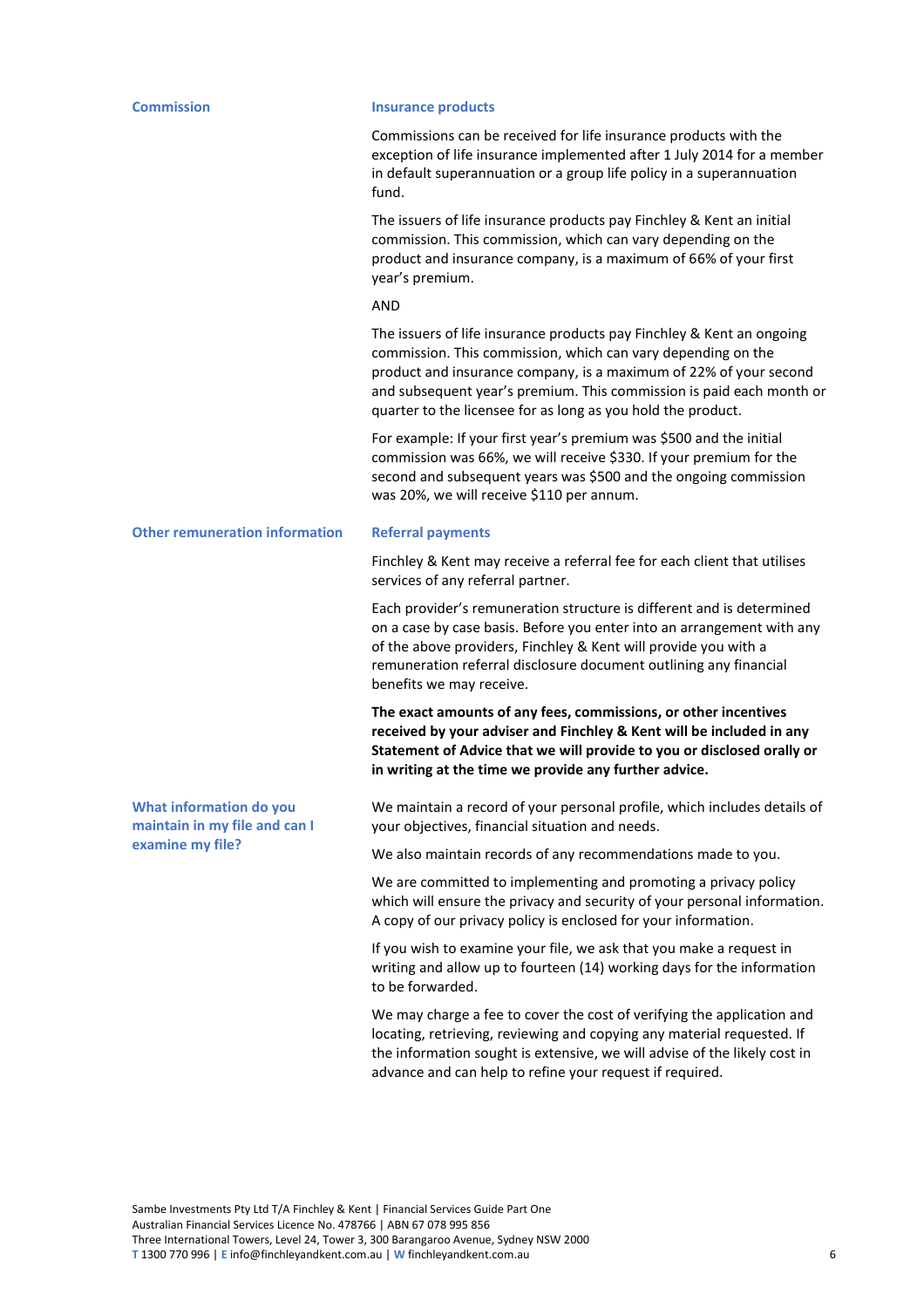**Who can I complain to if I have a complaint about the provision of the financial services to me?**

Finchley & Kent has in place Professional Indemnity Insurance that is required by the Corporations Act and which meets ASIC's requirements and covers present and past representatives.

If you have any complaint about the service provided to you, you should take the following steps and we will seek to resolve your complaint quickly and fairly:

- 1. Contact your adviser and discuss your complaint.
- 2. If your complaint is not satisfactorily resolved within 5 days, please put your complaint in writing and send it to Complaints Officer, Finchley & Kent. Your complaint should be finalised within 30 days of receipt of your complaint.

Finchley & Kent is a member of the Australian Financial Complaints Authority (AFCA). If the complaint cannot be settled to your satisfaction you have the right to complain to AFCA. This service is free of charge to you and AFCA can be contacted on:

| Name           | <b>Australian Financial Complaints Authority</b> |
|----------------|--------------------------------------------------|
| Phone          | 1800 931 678 (free call)                         |
| Postal Address | GPO Box 3<br>Melbourne VIC 3001                  |
| Email          | info@afca.org.au                                 |
| Website        | afca.org.au                                      |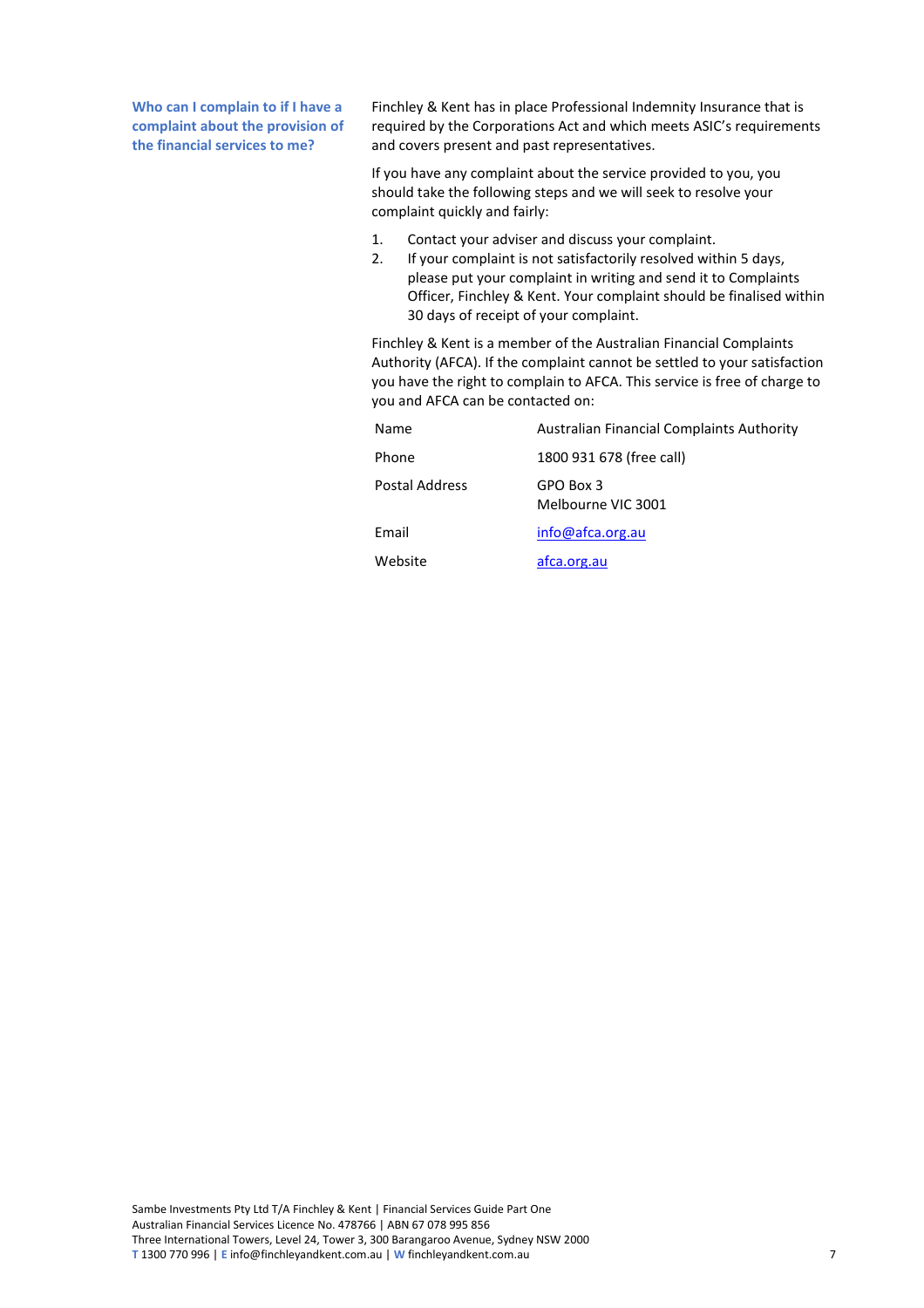

## **As a comprehensive financial planning firm, our services encompass each area listed below**

Sambe Investments Pty Ltd T/A Finchley & Kent | Financial Services Guide Part One Australian Financial Services Licence No. 478766 | ABN 67 078 995 856 Three International Towers, Level 24, Tower 3, 300 Barangaroo Avenue, Sydney NSW 2000 **T** 1300 770 996 | **E** info@finchleyandkent.com.au | **W** finchleyandkent.com.au 8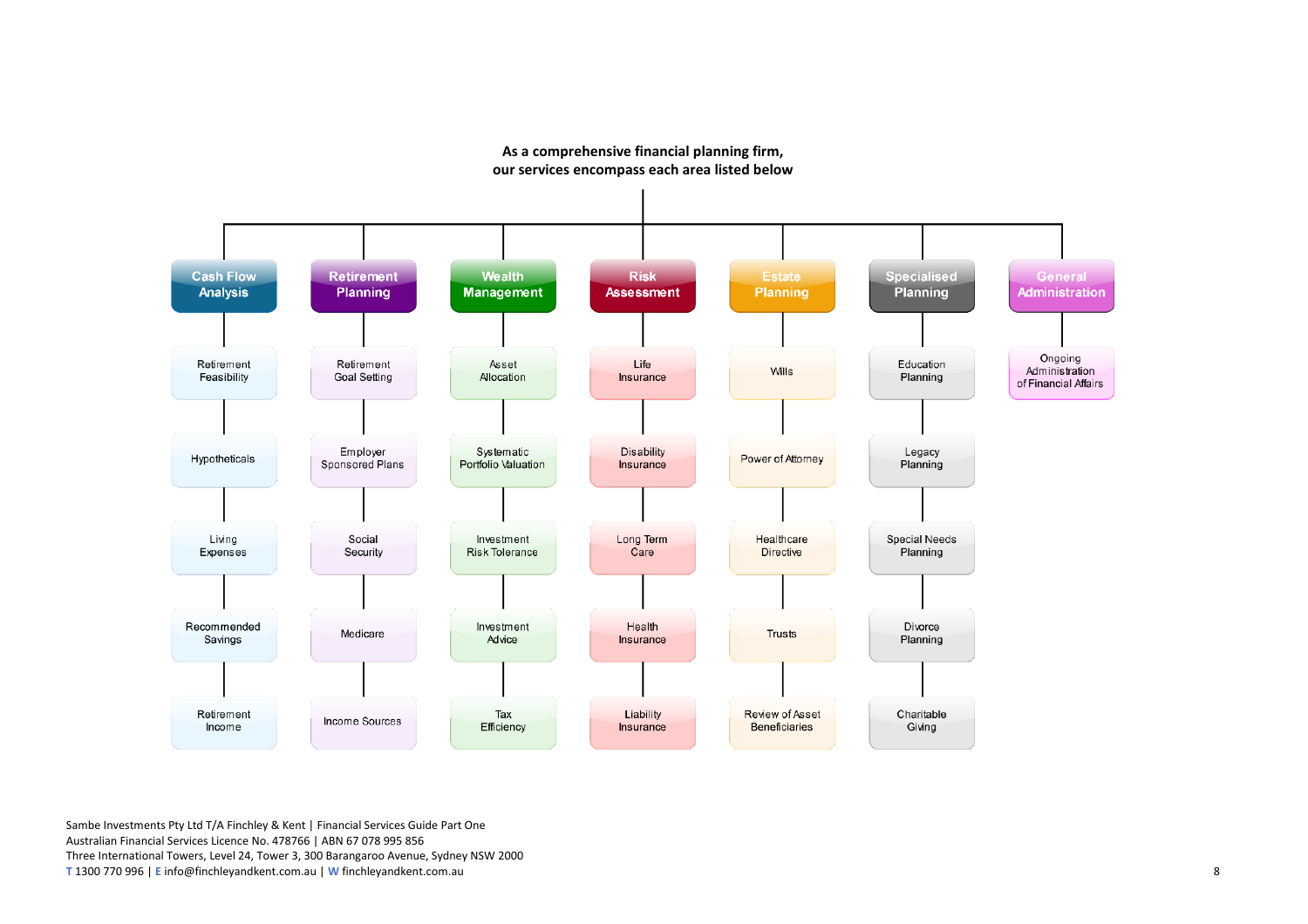## Privacy Collection Statement

The privacy of your personal information is important to us.

**Your representative will ask you many questions. Why is so much information required?**

The privacy of your personal information is important to us.

We collect your personal information to enable us to provide you with the products and services that are appropriate to your needs. Under the following Australian laws we may be authorised or required to collect your personal information:

- Corporations Act 2001;
- Australian Securities and Investment Commissions Act 2001;
- Anti-Money Laundering and Counter Terrorism Financing Act 2006;
- Taxation Administration Act 1953;
- Superannuation Guarantee (Administration) Act 1992; and
- Superannuation (Unclaimed Money and lost members) Act 1999.

From time to time other acts may require or authorise us to collect your personal information.

We are required to collect sufficient information to identify a person's needs, objectives and financial circumstances so that we can provide appropriate financial advice.

We will gather the information by asking you numerous questions about you and possibly your family. We will record this information. We endeavour to retain accurate, complete and up to date personal information about you so we will ask you to review the information from time to time.

If the information you provide to us is incomplete or inaccurate this will impact on our analysis of your requirements and may result in advice that is not appropriate to your needs and circumstances. If this does occur, you will need to make your own assessment concerning the appropriateness of our advice.

At times, we may collect personal information from someone other than yourself and you may not be aware that we collect or have collected this information.

**Access and correction** You may (subject to permitted exceptions) access and update your information by contacting us. You may access the personal information we retain and request corrections. This right of access is subject to some exceptions allowed by law. We will give you reasons if we deny access though will endeavour to ensure that at all times the personal information about you that we hold is up to date and accurate. The accuracy of the personal information is dependent to a large degree on the information you provide and you should advise us if there are any errors in your personal information.